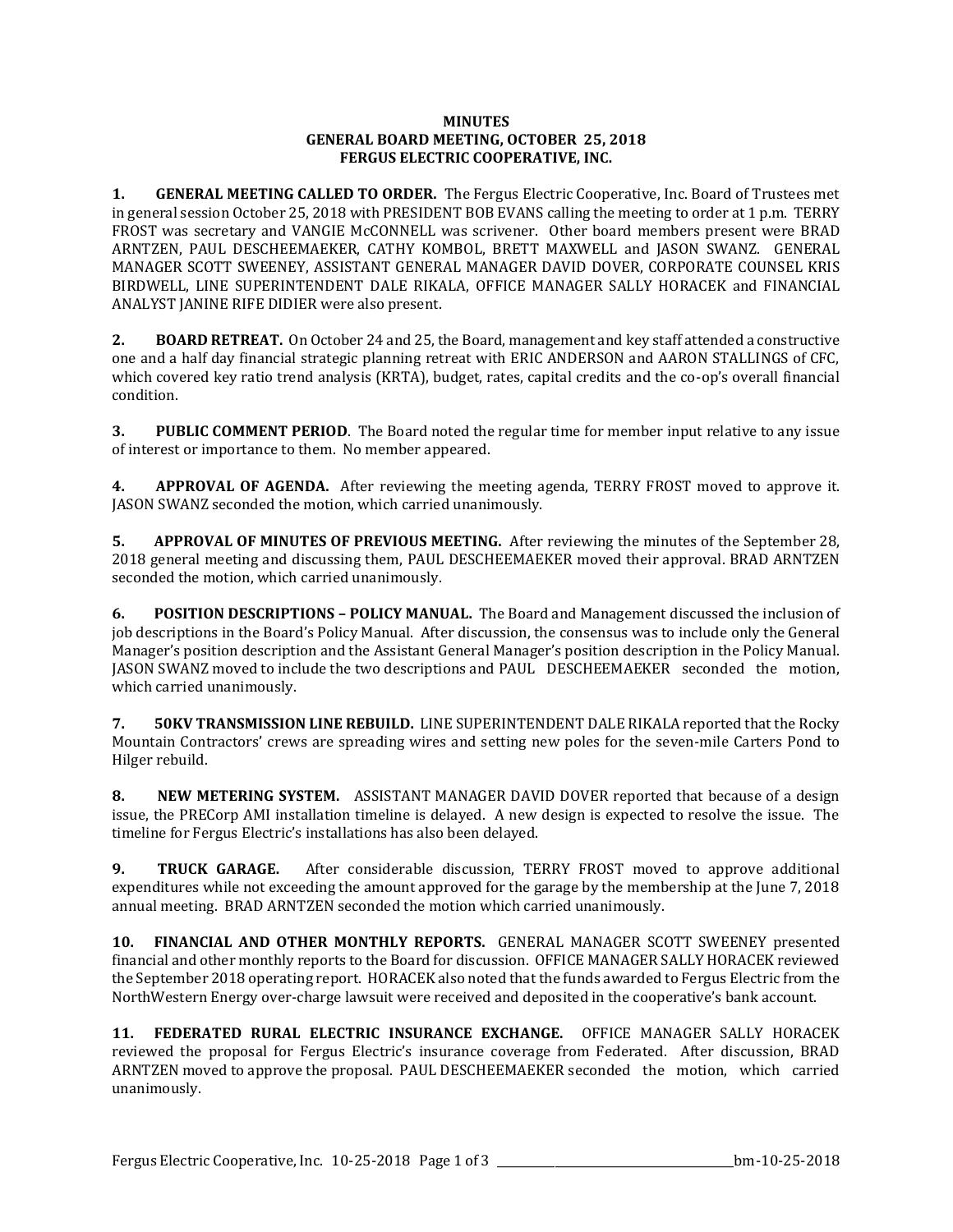**12. SERVICEMAN BUCKET TRUCK.** LINE SUPERINTENDENT DALE RIKALA presented bid information for a Ford 4X4 diesel extended cab serviceman bucket truck. After discussion, PAUL DESCHEEMAEKER moved to approve the \$164,000 expenditure for the truck. BRAD ARNTZEN seconded the motion, which carried unanimously.

**13. POWER OUTAGE REPORT.** GENERAL MANAGER SWEENEY and the Board reviewed a report prepared by VANGIE McCONNELL covering power interruptions for January through September.

**14. OPERATIONS REPORT.** LINE SUPERINTENDENT DALE RIKALA reviewed the October 19, 2018 operations report covering operations and maintenance, engineering and safety. He noted that underground cable was plowed to new services in the White Sulphur Springs and Shawmut areas. Rocky Mountain Contractor crews have started work on the Carters Pond to Hilger transmission line rebuild. New jobs have been staked in the Shawmut, Roundup and Lewistown areas. MECA INSTRUCTOR JONNIE STANTON covered work ethics, winter driving and safety during his October 3 presentation. RIKALA also reported he had procured pole change-out quotes from three contractors.

**15. REPORT OF CORPORATE COUNSEL.** CORPORATE COUNSEL KRIS BIRDWELL reviewed items of importance to the cooperative.

**16. PRECORP BOARD – SUNDANCE.** PAUL DESCHEEMAEKER, DAVID DOVER and SCOTT SWEENEY participated in the October 16 PRECorp/Members 1st Board meetings via a conference call. SWEENEY noted that ADAM GRANGER will be the project manager for the AMI installation for PRECorp and Fergus Electric.

**17. GENERAL CAPITAL CREDIT RETIREMENT.** OFFICE MANAGER SALLY HORACEK reported that In November, a general \$1,000,000 retirement will take place for 1987, 1988, 1989 and approximately one quarter of 1990.

**18. BAD DEBT WRITE-OFFS.** MANAGER SWEENEY said he will visit with the co-op's auditor, CORY WHEELER, about approving write-offs, once, at the end of the year. Also, by using discounted capital credits, the amount of the write-off would be reduced.

**19. MECA ANNUAL MEETING – OCTOBER 1 – 4.** PAUL DESCHEEMAEKER and TERRY FROST reported on the NRECA Course – Your Board's Culture: Its Impact on Effectiveness. They agreed it was excellent. TERRY FROST and DAVID DOVER reported that guest speakers were informative. They also noted that the MECA officers did not change: President – BRENT McRAE, Vice-President – DEE DEE ISAACS and Secretary-Treasurer – LEONARD SIVUMAKI. VANGIE McCONNELL said the Today's Members delegates comprised the largest group ever – 34. MELANIE, JARED and little JAMES FORAN were Fergus Electric's representatives.

**20. CREDENTIALED COOPERATIVE DIRECTOR COURSES.** CATHY KOMBOL reported that the CCD courses 2600 – Director Duties and Liabilities, 2610 – Understanding the Electric Business and 2630 – Strategic Planning are scheduled for January 22, 23 & 24 in Lewistown. ASSISTANT MANAGER DOVER agreed to welcome the group.

**21. MECA STANDING COMMITTEES.** Appointments to the MECA standing committees are: Audit – PAUL DESCHEEMAEKER, Communications – BRETT MAXWELL, Education and Training – SALLY HORACEK, Legislative – JASON SWANZ and DAVID DOVER, Power Supply – BOB EVANS, and Safety & Loss Control – CATHY KOMBOL.

**22. ESTATE CAPITAL CREDITS.** The Board reviewed the October 2018 estate capital credit retirements of \$19,875.62 prepared by SUSAN HINKLEY. BRAD ARNTZEN moved to affirm the retirements and TERRY FROST seconded the motion, which carried unanimously.

**23. DELINQUENT ACCOUNTS/NEW MEMBERS LIST.** The Board reviewed the delinquent accounts showing those that were paid in full and those that were still owing. A list of new members was also reviewed.

Fergus Electric Cooperative, Inc. 10-25-2018 Page 2 of 3 \_\_\_\_\_\_\_\_\_\_\_\_\_\_\_\_\_\_\_\_\_\_\_\_\_\_\_\_\_\_\_\_\_\_\_\_\_\_\_\_\_bm-10-25-2018